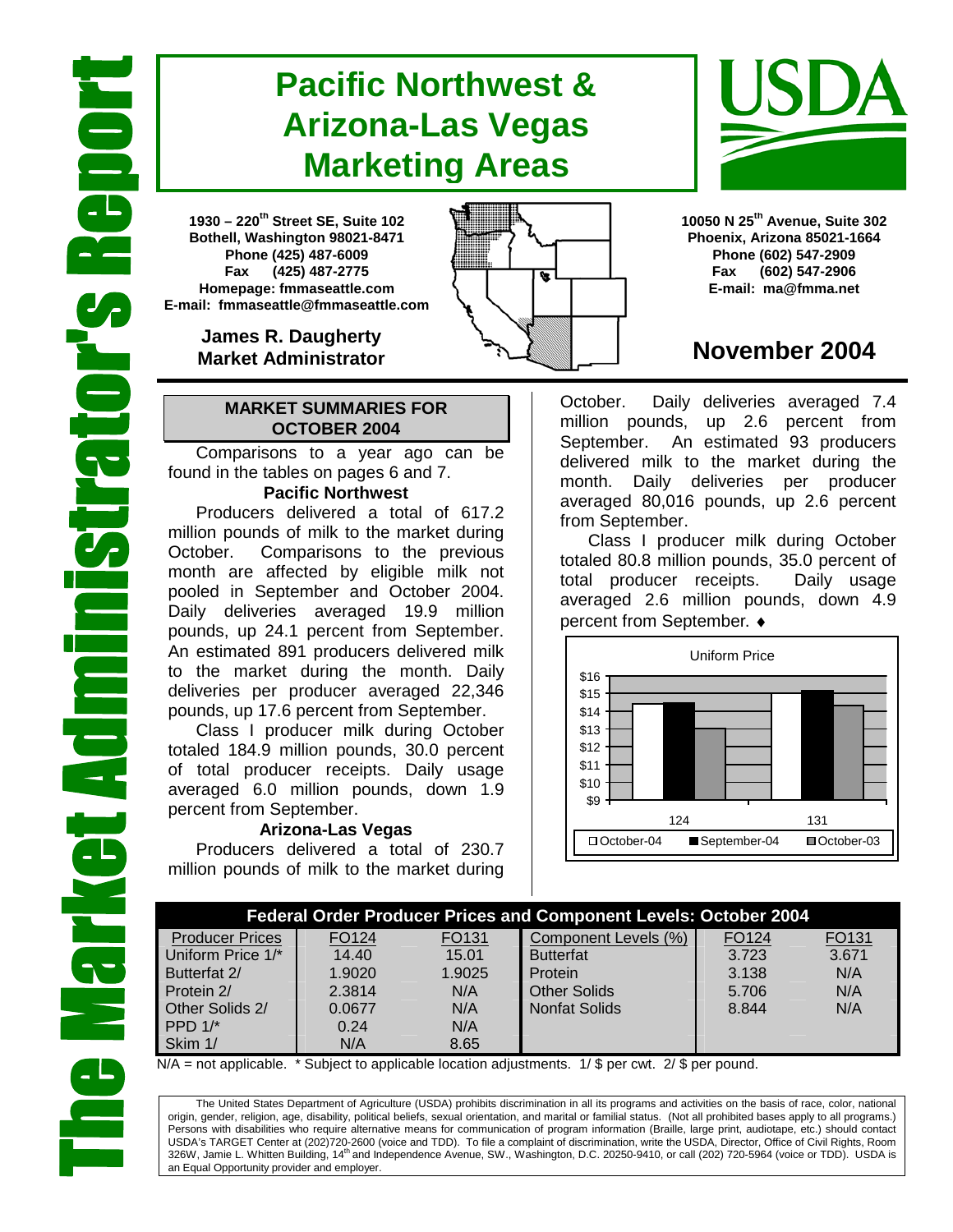### **OCTOBER 2004 CLASS PRICES**

October 2004 non-advanced Class Prices were calculated using NASS commodity price surveys from October 2, 9, 16, 23, and 30, 2004. Component prices for the month are \$2.3814 per pound of protein, \$1.9020 per pound of butterfat, \$0.0677 per pound of other solids, and \$0.7093 per pound of nonfat solids.

 October 2004 Class III and IV prices at 3.5% butterfat are \$14.16 and \$12.81 per hundredweight, respectively. The October Class III price compared to September is down \$0.56. The Class III price is \$0.23 lower than October 2003. The Class III price at 3.67% butterfat is \$4.57 above the support price of \$9.90 at 3.67% butterfat.

Class II butterfat was announced at \$1.9090 per pound. Class I skim and butterfat and Class II skim prices for October 2004 were announced on September 17, 2004. The Class II price at 3.5% butterfat is \$13.57 for October 2004 .

| <b>FINAL: NASS COMMODITY PRICES</b> |          |          |            |  |  |  |  |  |  |  |
|-------------------------------------|----------|----------|------------|--|--|--|--|--|--|--|
| September<br>October<br>Change      |          |          |            |  |  |  |  |  |  |  |
| Cheese*                             | \$1.5867 | \$1.5256 | $-$0.0611$ |  |  |  |  |  |  |  |
| <b>Butter</b>                       | \$1.7278 | \$1.7000 | $-$0.0278$ |  |  |  |  |  |  |  |
| Nonfat Dry Milk                     | \$0.8639 | \$0.8565 | $-$0.0074$ |  |  |  |  |  |  |  |
| Whey                                | \$0.2162 | \$0.2247 | \$0.0085   |  |  |  |  |  |  |  |

The weighted average of barrels plus 3 cents and blocks.

**Current Commodity Prices - -** The NASS survey of cheddar cheese prices showed a net increase in prices received for 40-pound blocks and 500-pound barrels. The survey of 40-pound blocks showed a net increase of 1.38 cents between the October 16 and the November 13 surveys, to \$1.5477 per pound. The survey of 500-pound barrels (**adjusted to 38% moisture**) showed a net increase of 5.97 cents to \$1.5391 per pound.

The NASS butter price showed a net increase of 8.76 cents between the weeks ending October 16 and November 13 from \$1.6882 per pound to \$1.7758 per pound.

The NASS nonfat dry milk showed a net decrease of 1.23 cents since mid-October to \$0.8515 per pound. The average price for NASS whey showed a net increase of 0.78 cents since mid-October to \$0.2358 per pound. ♦

#### **DECEMBER'S CLASS I PRICE ANNOUNCEMENT**

 On November 19, the December 2004 Class I price was announced at \$16.33 for the Pacific Northwest Order, and \$16.78 for the Arizona-Las Vegas Order. The Class I price was calculated using NASS commodity price surveys from the weeks of November 6 and 13.

 The December Class III and IV advance skim prices are \$8.12 and \$6.37 per hundredweight, respectively. The butterfat portion of the Class I mover decreased 4.54 cents from \$1.9288 to \$1.8834 per pound.

 The December 2004 Class II skim and nonfat solids prices were also announced on November 19. The skim price is \$7.07 per hundredweight, and the nonfat solids price is \$0.7856 per pound for all Federal orders. ♦

| <b>ADVANCED: NASS COMMODITY PRICES FOR</b><br><b>CLASS I PRICE CALCULATIONS</b> |          |          |            |  |  |  |  |  |  |
|---------------------------------------------------------------------------------|----------|----------|------------|--|--|--|--|--|--|
|                                                                                 | November | December | Change     |  |  |  |  |  |  |
| Cheese*                                                                         | \$1.5373 | \$1.5481 | \$0.0108   |  |  |  |  |  |  |
| <b>Butter</b>                                                                   | \$1.7223 | \$1.6845 | $-$0.0378$ |  |  |  |  |  |  |
| Nonfat Dry Milk                                                                 | \$0.8626 | \$0.8553 | $-$0.0073$ |  |  |  |  |  |  |
| Whey                                                                            | \$0.2241 | \$0.2338 | \$0.0097   |  |  |  |  |  |  |

\* The weighted average of barrels plus 3 cents and blocks.

#### **USDA ANNOUNCES LAUNCH OF MY.USDA.GOV**

Agriculture Secretary Ann M. Veneman has announced the availability of "My.USDA.gov," which will allow individual users to customize the USDA homepage for their unique needs.

"eGovernment is an important part of President Bush's Management Agenda to improve the operations of government," said Veneman. "My.USDA.gov is the latest installment of USDA's efforts to provide customers with the latest information they need more quickly and easily."

Veneman announced in January 2004 that USDA would put great focus on eGovernment to standardize processes and provide tools to unleash the fuller potential of information technology. The initiative began with a new website design to make it more powerful and improve access to USDA information and science. The new look was followed by improved functionality. Features include "customer statement," launched in March,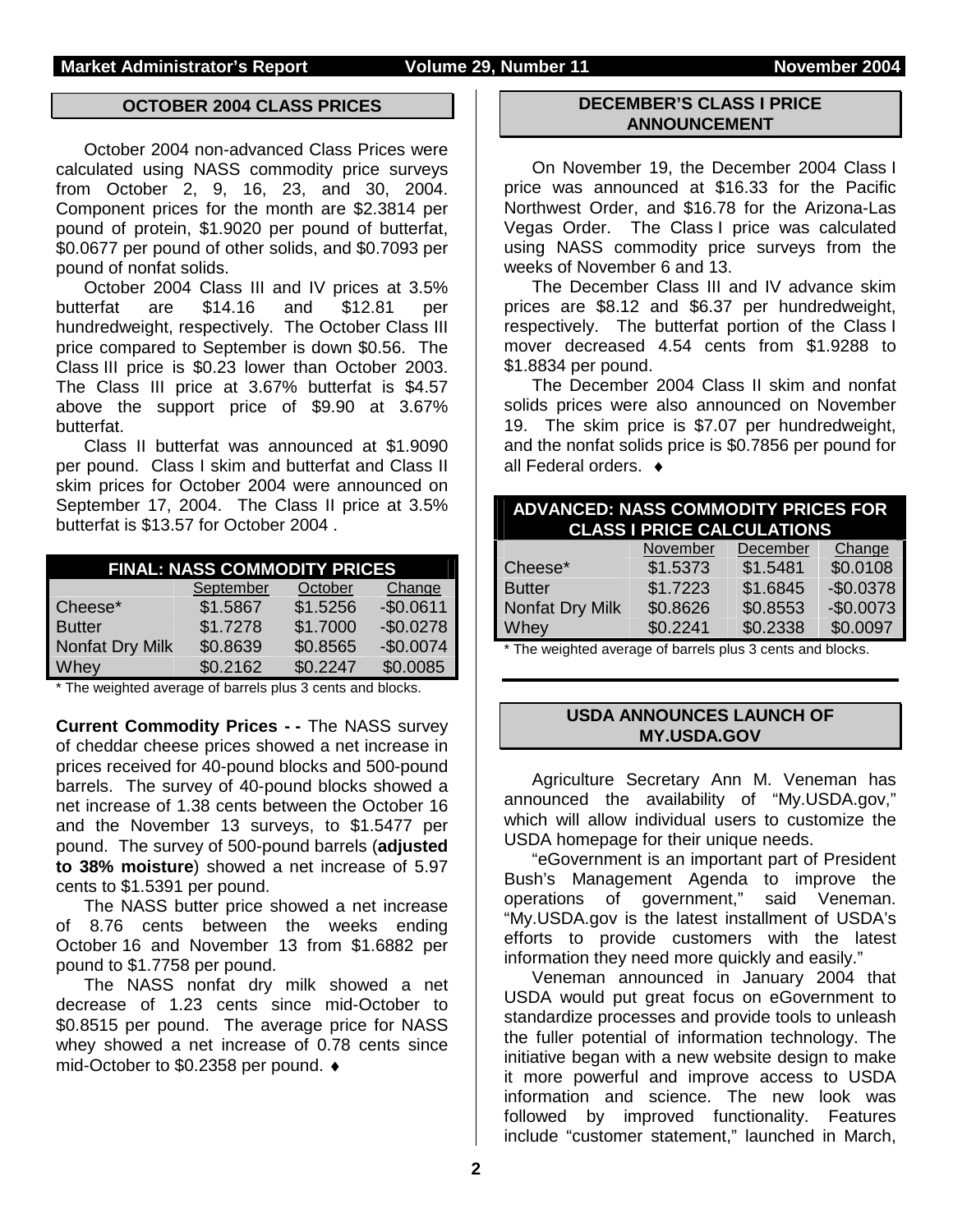#### **Market Administrator's Report Colume 29, Number 11 Movember 2004**

which put a whole range of USDA services and programs into a single report at the fingertips of agricultural producers. Farmers are able to view their contracts in various conservation programs, payments under commodity programs, and information on loans and crop insurance.

Veneman noted the launch of My.USDA.gov features added functionality, allowing customers to find items of interest, by selecting "Browse by Audience" and, as launched in January, the "Browse by Subject." A customized page can be created in three easy steps by going to www.usda.gov and signing up for an ID.

Additional USDA eGovernment initiatives will continue to be announced throughout 2004. To begin the customization of the USDA homepage, users can visit www.usda.gov and click on the Login or New User button located on the left navigation bar. ♦

### **DAIRY OUTLOOK: HORMONE RESTRICTION TO CONTINUE INTO 2005**

Monsanto has indicated that limited supplies of bovine somatotropin (BST) will continue "well into 2005, with incremental increases occurring over time," and some allocations will remain in place. For most of 2004, established users of BST were limited to only half their normal purchases, and no new customers were accepted. On December 1, 2004, allocations will increase to at least 70 percent of historical purchases.

The delay of full BST availability will dampen recovery in milk per cow during the first half of 2005. However, the prospects for substantial recovery in gains in milk per cow remain generally favorable. Some additional BST will be available, relative milk and concentrate feed prices will encourage heavier feeding, forage supplies will be ample even if quality is somewhat mixed, more normal culling may resume if heifer supplies recover, and milk per cow has already shown recovery from the very weak levels of the first half of 2004. Good weather for cows undoubtedly boosted summer milk per cow, but some of the economic factors probably also made significant contributions.

**Source: "**Livestock, Dairy, and Poultry Outlook," LDP-M-124, October 18, 2004, Economic Research Service, USDA, Washington, DC. For more information, contact James J. Miller, (202) 694-5184. ♦

### **USDA SEEKS NOMINATIONS FOR NATIONAL FLUID MILK BOARD**

The U.S. Department of Agriculture is asking dairy processors and other interested parties to nominate candidates for the National Fluid Milk Processor Promotion Board.

The secretary of agriculture will appoint six individuals from those nominated to succeed members whose terms expire June 30, 2005. Newly appointed or reappointed members will serve 3 year terms from July 1, 2005 through June 30, 2008.

Established by the Fluid Milk Promotion Act of 1990, the National Fluid Milk Processor Promotion Board develops and administers a coordinated program of advertising and education to promote fluid milk products. Of the board's 20 members, 15 represent geographic regions and five are at-large members. The at-large members must include at least three fluid milk processors and at least one member from the general public. Currently, there are two members from the general public serving on the board.

The national fluid milk program is financed by a mandatory 20-cent per hundredweight assessment on fluid milk processors who process and market commercially in consumer-type packages more than 3,000,000 pounds of fluid milk products per month in the contiguous 48 states and the District of Columbia, excluding those fluid milk products delivered directly to the residence of a consumer.

USDA will accept nominations for board representation in five geographic regions and for one at-large position. Nominees for all six positions must be active owners or employees of a fluid milk processor. The geographic regions are: Region 2 (New Jersey and New York); Region 5 (Florida); Region 8 (Illinois and Indiana); Region 11 (Arkansas, Iowa, Kansas, Missouri, Nebraska and Oklahoma); and Region 14 (Northern California). No more than three members shall represent a fluid milk processor on the board.

Fluid milk processors and interested parties can submit nominations for regions where they are located or market fluid milk and for the at-large position.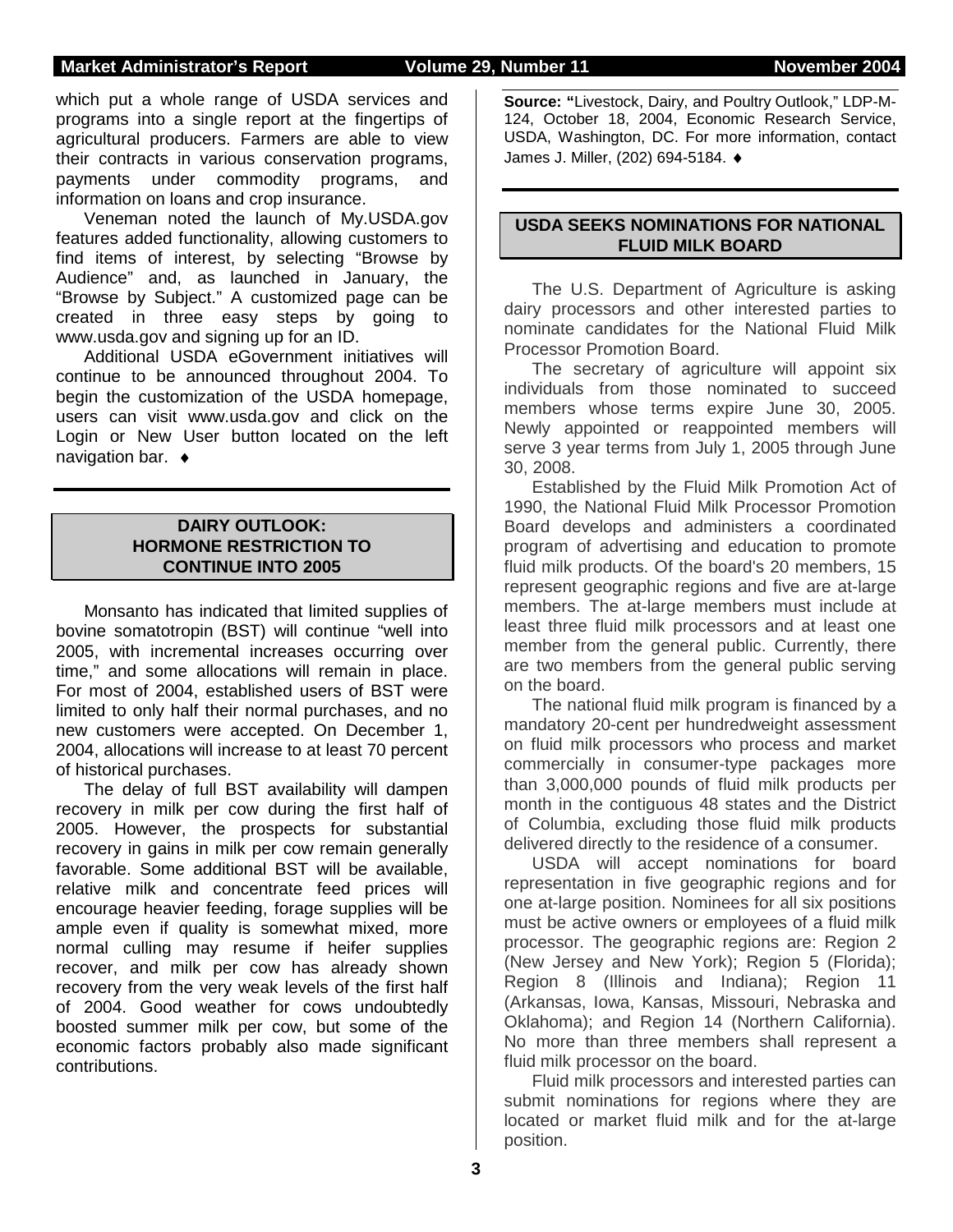#### **Market Administrator's Report Volume 29, Number 11 November 2004**

To nominate an individual, please submit completed nomination background forms by Dec. 3, 2004, to: Promotion and Research Branch, Dairy Programs, AMS, MRP, USDA, 1400 Independence Ave., SW, Stop 0233, Room 2958 S, Washington, DC 20250-0233. To obtain forms or additional information, call (202) 720-6909. Blank forms are also available on the Dairy Promotion and Research Branch's Website at http://www.ams.usda.gov/dairy/dairyrp.htm. ♦

#### *(Continued from Page 8)*

economic outcomes and were combined into a single report.

 The report focuses on the following questions: What have been the measurable effects of dairy programs on economic variables – price level and volatility, milk production, and producer revenues? How have these market impacts in turn affected farms, rural economies, and nutrition programs? How might States cooperate to support prices in the absence of a Federal price support program?

 The standard tools of economic analysis are used to address these questions, but there are also other forces at work that have influenced the dairy sector. Changes in the dairy sector should be considered in a larger context with a longer-run perspective.

#### **Conclusion:**  *Dairy Policy Has a Modest Impact*

 An examination of dairy programs' impacts suggests that Federal dairy programs raise the allmilk price by only about one percent, and raise total producer revenues (returns plus Government payments) by three percent, on average, over five years. While producers are, as a whole, better off with dairy programs, these programs do raise consumer costs, albeit modestly, and increase Government expenditures.

 An analysis of dairy programs' effects on the financial conditions of representative farms around the United States reveals that the current policy structure may lower the returns of some Western dairies.

 Dairy programs raise the retail price of fluid milk, which affects both consumer expenditures on food and the cost of operating food and nutrition programs. In the case of the Special Supplemental Nutrition Program for Women, Infants, and Children (WIC), it is possible that higher fluid milk prices could affect participation. Because WIC is a discretionary grant program funded by annual

appropriations, the number of participants depends on the appropriation and the cost of operating the program. Other food and nutrition programs are entitlement programs, and their costs are indexed to price indices that increase Government outlays when dairy programs raise product prices. Higher dairy prices are therefore unlikely to affect participation, but could affect how food stamp recipients choose to spend their food dollars.

 National dairy programs have almost no impact on aggregate economic activity Both nationally and at a broad regional level, the industry's impact on employment is less than one-tenth of one percent of total employment. In areas that are highly dependent on milk production, impacts are likely to be greater. Dairy programs very likely have greater impacts on metropolitan than on nonmetropolitan employment because farm input production, such as machinery and fertilizer, as well as much of the upstream processing and distribution activities are located in metropolitan areas.

#### **Conclusion:**

#### *State Management of Milk Supplies and Prices Raises Difficult Issues*

 Unlike most other agricultural commodity markets, milk markets have a long history of State intervention. However, as milk markets have become increasingly integrated across State boundaries, the potential for effective State-level intervention in dairy markets has diminished. Today, of the major milk-producing States, only California and Pennsylvania set minimum prices for milk to any great extent.

 This analysis raises questions regarding other means of State support. If States pursue a support program similar to the Federal milk price support program, States would need to address program funding, and establish price support levels. Also, States would need to dispose of surplus stocks if product purchase programs were implemented. If supply control programs were adopted, additional considerations include establishing and enforcing quota levels, and penalties or incentives for compliance. Such systems raise questions regarding cross-border issues, as well, including: how to deal with milk flowing to areas with different price support or quota levels? While State or regional management of milk prices has received considerable attention as a possible alternative to current policy, this analysis suggests that it likely raises even more difficult issues than current policy. ♦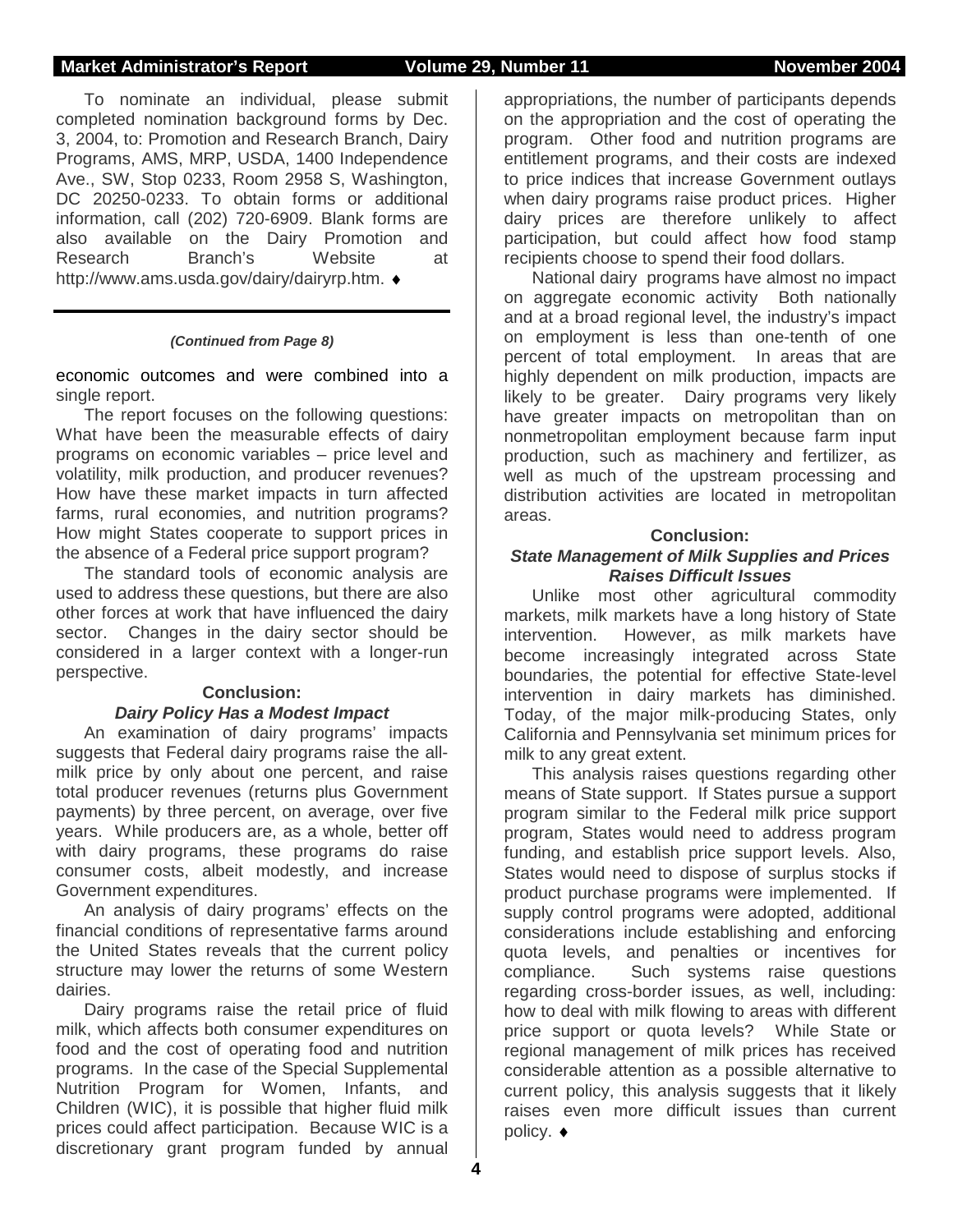#### **Market Administrator's Report Volume 29, Number 11 Movember 2004**

### **COMMERCIAL DISAPPEARANCE OF DAIRY PRODUCTS UP 0.8% FOR FIRST EIGHT MONTHS OF 2004**

 Commercial disappearance of U.S. milk for the first eight months of 2004 was up 0.8 percent over the same period of 2003. Commercial disappearance is used as an indicator of consumption of U.S. milk marketings and is a residual figure. This measure of consumption includes civilian and military purchases of milk and dairy products for domestic and foreign use (exports), but excludes farm household use, commercial stocks, and imports. The table below shows commercial disappearance by commodity and their milk-equivalent on a fat solids basis.

 Butter, American cheese, other cheese, and nonfat dry milk disappearance showed increases from 2003. Only fluid milk disappearance showed decreases from 2003. Nonfat dry milk disappearance increased the most, up 50.7 percent. Fluid milk disappearance was down 1.5 percent. ♦

| <b>Commercial Disappearance</b> |                        |          |          |  |  |  |  |
|---------------------------------|------------------------|----------|----------|--|--|--|--|
|                                 | January-August         | %        |          |  |  |  |  |
|                                 | 2004                   | 2003     | Change # |  |  |  |  |
| Selected Products               | - - Million Pounds - - |          |          |  |  |  |  |
| Butter <sup>*</sup>             | 794.4                  | 777.5    | 1.7%     |  |  |  |  |
| American Cheese *               | 2,469.2                | 2,425.2  | 1.4%     |  |  |  |  |
| Other Cheese *                  | 3,592.8                | 3,456.4  | 3.5%     |  |  |  |  |
| Nonfat Dry Milk *               | 890.8                  | 589.0    | 50.7%    |  |  |  |  |
| <b>Fluid Milk Products</b>      | 35,873.9               | 36,289.3 | $-1.5%$  |  |  |  |  |
| Total                           | 115,602                | 114,277  | 0.8%     |  |  |  |  |

• Commercial Disappearance, milk-equivalent, milk fat basis. Source: Dairy Market News, Volume 71, Report 43. # Percent change on a daily average basis.

#### **UNITED STATES MILK PRODUCTION UP 1.2 PERCENT IN OCTOBER 2004**

 Milk production for October 2004 was up 1.2 percent for the United States compared with October 2003. United States' milk production for October 2004 equaled 14,067 million pounds, 169 million pounds more than last October. The table below shows data for October 2004 for selected states with comparisons to year-ago levels.

 Milk production in the 20 major states during October 2004 totaled 12,245 million pounds, up 1.3 percent from production in these same states in October 2003.

 In ranking the order of contribution, California, Idaho, Arizona, Texas and Ohio were the primary sources of increases in milk production. The total increases from these states more than offset the decreases in the other states. In a similar method of ranking, Washington, New York, Michigan, Indiana, and Iowa showed decreases in milk production from year-ago levels. ♦

| <b>Milk Production</b><br>October 2003 - 2004 |        |                    |          |  |  |  |  |  |
|-----------------------------------------------|--------|--------------------|----------|--|--|--|--|--|
|                                               | 2003   | 2004 1/            | % Change |  |  |  |  |  |
|                                               |        | - million pounds - |          |  |  |  |  |  |
| <b>Arizona</b>                                | 269    | 296                | 10.04%   |  |  |  |  |  |
| California                                    | 2,921  | 3,080              | 5.44%    |  |  |  |  |  |
| Idaho                                         | 750    | 779                | 3.87%    |  |  |  |  |  |
| <b>Illinois</b>                               | 163    | 157                | $-3.68%$ |  |  |  |  |  |
| Indiana                                       | 256    | 244                | $-4.69%$ |  |  |  |  |  |
| Iowa                                          | 305    | 293                | $-3.93%$ |  |  |  |  |  |
| Michigan                                      | 542    | 528                | $-2.58%$ |  |  |  |  |  |
| <b>New York</b>                               | 968    | 949                | $-1.96%$ |  |  |  |  |  |
| Ohio                                          | 368    | 378                | 2.72%    |  |  |  |  |  |
| Oregon 2/                                     | N/A    | N/A                | N/A      |  |  |  |  |  |
| Texas                                         | 450    | 470                | 4.44%    |  |  |  |  |  |
| Utah 2/                                       | N/A    | N/A                | N/A      |  |  |  |  |  |
| Virginia                                      | 136    | 141                | 3.68%    |  |  |  |  |  |
| Washington                                    | 461    | 442                | $-4.12%$ |  |  |  |  |  |
| Wisconsin                                     | 1,831  | 1,826              | $-0.27%$ |  |  |  |  |  |
| 20 States 3/                                  | 12,083 | 12,245             | 1.34%    |  |  |  |  |  |
| U.S.                                          | 13,898 | 14,067             | 1.22%    |  |  |  |  |  |

1/ October 2004 is preliminary. 2/ Data for Oregon and Utah is published quarterly. 3/ 20 States do not include Oregon and Utah. N/A = not available. Source: National Agricultural Statistics Service.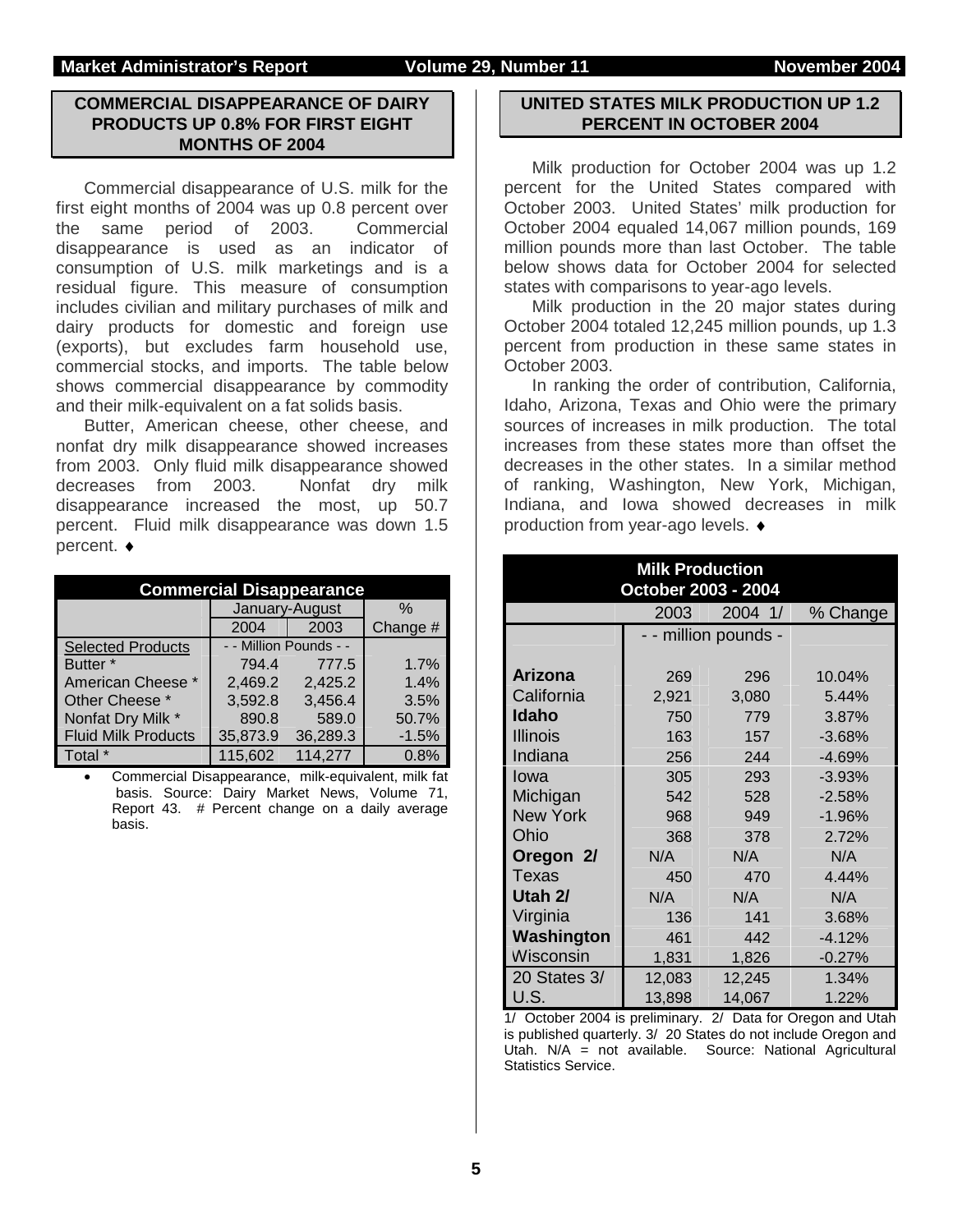# **M O N T H L Y S E L E C T E D S T A T I S T I C S**

|                                                                                                                                                                                                                                                    | <b>PACIFIC NORTHWEST</b> |                |             | <b>WESTERN</b>                                              |            |              |                | <b>ARIZONA-LAS VEGAS</b> |
|----------------------------------------------------------------------------------------------------------------------------------------------------------------------------------------------------------------------------------------------------|--------------------------|----------------|-------------|-------------------------------------------------------------|------------|--------------|----------------|--------------------------|
| Minimum Class Prices (3.5% B.F.)                                                                                                                                                                                                                   | Oct 2004                 | Sep 2004       | Oct 2003    | Oct 2004<br>Sep 2004                                        | Oct 2003   | Oct 2004     | Sep 2004       | Oct 2003                 |
| Class I Milk (\$/cwt.)<br>and a strain and                                                                                                                                                                                                         | \$16.68                  | \$15.84        | \$16.17     |                                                             | \$16.17    | \$17.13      | \$16.29        | \$16.62                  |
| Class II Milk (\$/cwt.)<br>and a straight                                                                                                                                                                                                          | 13.57                    | 13.66          | 10.84       |                                                             | 10.84      | 13.57        | 13.66          | 10.84                    |
| Class III Milk (\$/cwt.)<br>$\mathcal{L}^{\mathcal{A}}$ , $\mathcal{L}^{\mathcal{A}}$ , $\mathcal{L}^{\mathcal{A}}$ , $\mathcal{L}^{\mathcal{A}}$                                                                                                  | 14.16                    | 14.72          | 14.39       |                                                             | 14.39      | 14.16        | 14.72          | 14.39                    |
| Class IV Milk (\$/cwt.)<br>$\mathcal{L}^{\mathcal{A}}$ . The set of $\mathcal{A}$                                                                                                                                                                  | 12.81                    | 13.00          | 10.16       |                                                             | 10.16      | 12.81        | 13.00          | 10.16                    |
| <b>Producer Prices</b>                                                                                                                                                                                                                             |                          |                |             |                                                             |            |              |                |                          |
| Producer Price Differential (\$/cwt.)                                                                                                                                                                                                              | \$0.24                   | \$(0.28)       | \$(1.34)    |                                                             | \$(0.63)   | ÷            | ÷              | $+$                      |
| Butterfat (\$/pound)<br>$\mathcal{L}^{\mathcal{A}}$ , $\mathcal{L}^{\mathcal{A}}$ , $\mathcal{L}^{\mathcal{A}}$ , $\mathcal{L}^{\mathcal{A}}$                                                                                                      | 1.9020                   | 1.9354         | 1.2553      |                                                             | 1.2553     |              | ÷.             | $+$                      |
| Protein (\$/pound)<br>$\mathcal{L}^{\mathcal{A}}$ . The set of the $\mathcal{A}$                                                                                                                                                                   | 2.3814                   | 2.5431         | 3.2815      |                                                             | 3.2815     | $+$          | $\ddot{}$      | $+$                      |
| Other Solids (\$/pound)<br>$\mathcal{L}^{\mathcal{A}}$ , $\mathcal{L}^{\mathcal{A}}$ , $\mathcal{L}^{\mathcal{A}}$ ,                                                                                                                               | 0.0677                   | 0.0589         | 0.0311      |                                                             | 0.0311     |              |                | $+$                      |
| Uniform Skim Price (\$/cwt.)<br>$\sim 100$ .                                                                                                                                                                                                       | $+$                      | $+$            | $+$         |                                                             | $+$        | 8.65         | 8.79           | 10.29                    |
| Uniform Butterfat Price (\$/pound)                                                                                                                                                                                                                 | $+$                      | $+$            | $+$         | No data available. FO 135 was                               | $+$        | 1.9025       | 1.9128         | 1.2503                   |
| Statistical Uniform Price (\$/cwt.)<br>$\sim$ $\sim$                                                                                                                                                                                               | \$14.40                  | \$14.44        | \$13.05     | terminated effective April 1,                               | \$13.76    | \$15.01      | \$15.18        | \$14.31                  |
| <b>Producer Data</b>                                                                                                                                                                                                                               |                          |                |             | 2004.                                                       |            |              |                |                          |
| Number of Producers<br>.                                                                                                                                                                                                                           | 891 *                    | 844            | 693         |                                                             | 557        | $93*$        | 93             | 104                      |
| Avg. Daily Production (lbs.)<br><b>Contractor</b>                                                                                                                                                                                                  | 22,346 *                 | 19,006         | 17,545      |                                                             | 10,119     | 80,016 *     | 77,967         | 72,758                   |
| <b>Number of Handlers</b>                                                                                                                                                                                                                          |                          |                |             |                                                             |            |              |                |                          |
| Pool Handlers<br>$\mathbf{r}$ . The set of the set of the set of the set of the set of the set of the set of the set of the set of the set of the set of the set of the set of the set of the set of the set of the set of the set of the set of t | 29                       | 29             | 26          |                                                             | 17         | 5            | 5              | 6                        |
| Producer-Handlers<br>.                                                                                                                                                                                                                             | $7 *$                    | $\overline{7}$ | 8           |                                                             | 5          | $2*$         | $\overline{2}$ |                          |
| Other Plants w/ Class I Use<br>$\sim 100$ km s $^{-1}$                                                                                                                                                                                             | $23*$                    | 23             | 18          |                                                             | 22         | $32*$        | 32             | 34                       |
| <b>Producer Milk Ratios</b>                                                                                                                                                                                                                        |                          |                |             |                                                             |            |              |                |                          |
| Class I<br>.                                                                                                                                                                                                                                       | 29.95%                   | 37.89%         | 49.84%      |                                                             | 57.54%     | 35.03%       | 37.82%         | 36.67%                   |
| Class II<br>.                                                                                                                                                                                                                                      | 6.36%                    | 7.63%          | 8.25%       |                                                             | 17.63%     | 8.31%        | 10.65%         | 8.24%                    |
| Class III<br>.                                                                                                                                                                                                                                     | 35.59%                   | 17.59%         | 0.92%       |                                                             | 2.19%      | 41.89%       | 40.38%         | 39.53%                   |
| Class IV<br>.                                                                                                                                                                                                                                      | 28.10%                   | 36.89%         | 40.99%      |                                                             | 22.64%     | 14.77%       | 11.15%         | 15.56%                   |
|                                                                                                                                                                                                                                                    |                          |                |             |                                                             |            |              |                |                          |
| + Not Applicable.<br>* Preliminary.                                                                                                                                                                                                                |                          |                |             | MONTHLY SUPPLEMENTAL STATISTICS                             |            |              |                |                          |
|                                                                                                                                                                                                                                                    |                          |                |             |                                                             |            |              |                |                          |
| <b>Producer-Handler Data</b>                                                                                                                                                                                                                       | Sep 2004                 | Aug 2004       | Sep 2003    | Sep 2004<br><u>Aug 2004</u>                                 | Sep 2003   | Sep 2004     | Aug 2004       | Sep 2003                 |
| Production<br><u>.</u>                                                                                                                                                                                                                             | 19,234,489               | 20,073,882     | 23,460,789  |                                                             | 2,280,864  | R            | $\mathsf{R}$   | R.                       |
| Class I Use<br>and a share and a state                                                                                                                                                                                                             | 16,660,782               | 16,472,221     | 20,668,249  |                                                             | 1,662,640  | R            | $\mathsf{R}$   | R                        |
| % Class I Use<br>$\mathcal{A}$ is a set of the set of the set of $\mathcal{A}$                                                                                                                                                                     | 86.62%                   | 82.06%         | 88.10%      |                                                             | 72.90%     | R.           | R              | R                        |
| <b>Class I Route Disposition In Area</b>                                                                                                                                                                                                           |                          |                |             | No data available. FO 135<br>was terminated effective April |            |              |                |                          |
| By Pool Plants<br>and a straight and                                                                                                                                                                                                               | 161,726,503              | 155,529,721    | 152,167,356 | 1, 2004.                                                    | 68,865,422 | 76,229,015   | 77,082,824     | 76,392,727               |
| By Producer-Handlers<br><b>Contractor</b>                                                                                                                                                                                                          | 16,262,374               | 15,492,724     | 20,193,661  |                                                             | 1,640,390  | 1/           | 1/             |                          |
| By Other Plants                                                                                                                                                                                                                                    | 3,978,166                | 3,418,305      | 5,442,966   |                                                             | 3,793,867  | 27,832,793 * | 30,784,731     | 31,501,355               |
| Total                                                                                                                                                                                                                                              | 181.967.043              | 174,440,750    | 177,803,983 |                                                             | 74,299,679 | 104.061.808  | 107,867,555    | 107.894.082              |

| <b>Producer-Handler Data</b>                    | Sep 2004    | Aug 2004    | Sep 2003                        | Sep 2004<br>Aug 2004           | Sep 2003                                   | Sep 2004     | Aug 2004    | Sep 2003    |
|-------------------------------------------------|-------------|-------------|---------------------------------|--------------------------------|--------------------------------------------|--------------|-------------|-------------|
| Production                                      | 19,234,489  | 20,073,882  | 23,460,789                      |                                | 2,280,864                                  |              | R           |             |
| Class I Use<br>.                                | 16.660.782  | 16,472,221  | 20,668,249                      |                                | .662,640                                   | R            | R           |             |
| % Class I Use<br>the service of the service of  | 86.62%      | 82.06%      | 88.10%                          | No data available. FO 135      | 72.90%                                     | R            | R           |             |
| <b>Class I Route Disposition In Area</b>        |             |             |                                 | was terminated effective April |                                            |              |             |             |
| By Pool Plants<br>the company of the company of | 161,726,503 | 155,529,721 | 152,167,356                     | 1.2004.                        | 68,865,422                                 | 76.229.015   | 77.082.824  | 76,392,727  |
| By Producer-Handlers<br>and a state of the      | 16.262.374  | 15,492,724  | 20,193,661                      |                                | 1,640,390                                  |              |             |             |
| By Other Plants                                 | 3,978,166 * | 3,418,305   | 5,442,966                       |                                | 3,793,867                                  | 27,832,793 * | 30,784,731  | 31,501,355  |
| Total                                           | 181.967.043 | 174.440.750 | 177,803,983                     |                                | 74,299,679                                 | 104.061.808  | 107,867,555 | 107,894,082 |
|                                                 |             |             |                                 |                                |                                            |              |             |             |
|                                                 |             |             |                                 |                                |                                            |              |             |             |
| Preliminary.                                    |             |             | $R =$ Restricted. Not included. |                                | 1/ Restricted. Included with other plants. |              |             |             |

**6**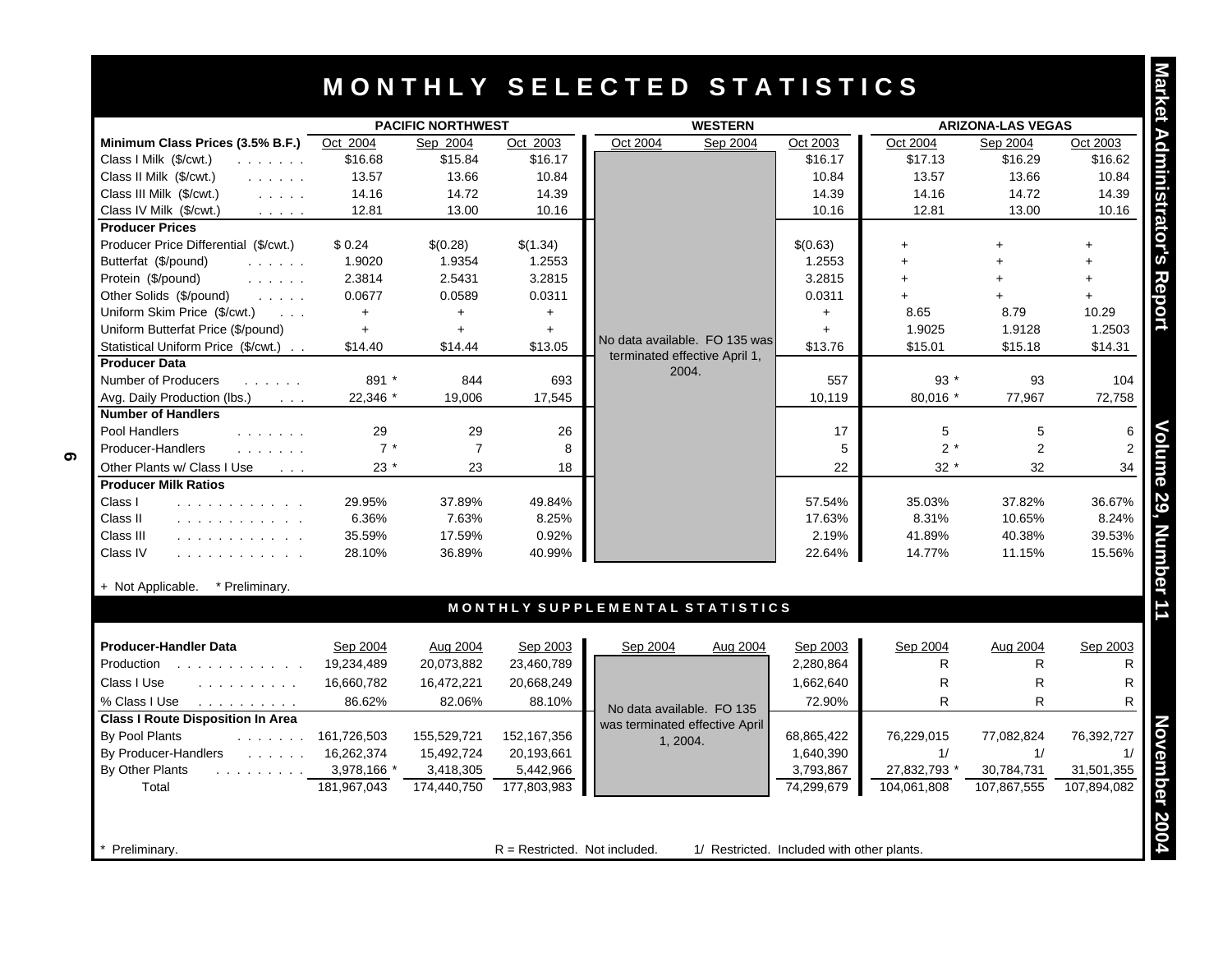# **MONTHLY STATISTICAL SUMMARY**

| RECEIPTS, UTILIZATION AND                                                                       |             | <b>PACIFIC NORTHWEST</b> |             |                                          | <b>WESTERN</b> |             |             | ARIZONA-LAS VEGAS |             |
|-------------------------------------------------------------------------------------------------|-------------|--------------------------|-------------|------------------------------------------|----------------|-------------|-------------|-------------------|-------------|
| <b>CLASSIFICATION OF MILK</b>                                                                   | Oct 2004    | Sep 2004                 | Oct 2003    | Oct 2004                                 | Sep 2004       | Oct 2003    | Oct 2004    | Sep 2004          | Oct 2003    |
| TOTAL PRODUCER MILK                                                                             | 617,207,024 | 481,232,360              | 376,914,747 |                                          |                | 174,721,753 | 230,687,234 | 217,527,462       | 234,571,925 |
| RECEIPTS FROM OTHER SOURCES                                                                     | 16,669,404  | 136,308,717              | 33,869,538  |                                          |                | 8,916,700   | 26,216,792  | 6,838,144         | 2,505,209   |
| OPENING INVENTORY                                                                               | 31,544,635  | 30,730,395               | 27,564,740  |                                          |                | 15,001,699  | 13,540,510  | 12,761,344        | 13,801,339  |
| TOTAL TO BE ACCOUNTED FOR                                                                       | 665,421,063 | 648,271,472              | 438,349,025 |                                          |                | 198,640,152 | 270,444,536 | 237,126,950       | 250,878,473 |
|                                                                                                 |             |                          |             |                                          |                |             |             |                   |             |
| UTILIZATION OF RECEIPTS                                                                         |             |                          |             |                                          |                |             |             |                   |             |
| Whole milk.                                                                                     | 30,241,284  | 29,703,340               | 30,749,553  |                                          |                | 13,741,802  | 20,295,573  | 19,937,053        | 23,576,200  |
| Flavored milk & milk drinks                                                                     | 12,921,851  | 11,678,896               | 12,778,716  |                                          |                | 7,049,403   | 5,988,528   | 6,136,022         | 6,495,564   |
| 2% milk                                                                                         | 67,727,937  | 68,091,902               | 71,679,193  |                                          |                | 30,499,111  | 30,388,073  | 29,350,494        | 29,327,672  |
| 1% milk                                                                                         | 25,363,516  | 24,826,573               | 24,955,130  |                                          |                | 14,395,553  | 10,114,222  | 10,034,355        | 9,668,496   |
| Skim milk                                                                                       | 26,541,951  | 26,120,499               | 26,785,101  |                                          |                | 9,318,524   | 10,509,074  | 10,249,153        | 9,987,996   |
| Buttermilk                                                                                      | 1,292,974   | 1,305,293                | 1,424,539   |                                          |                | 602,667     | 526,414     | 521,938           | 567,847     |
| CLASS I ROUTE DISP. IN AREA. . 164,089,513                                                      |             | 161,726,503              | 168,372,232 |                                          |                | 75,607,060  | 77,821,884  | 76,229,015        | 79,623,775  |
| Class I dispositions out of area                                                                | 13,965,976  | 14,473,226               | 14,140,776  |                                          |                | 21,478,056  | 4,065,494   | 3,960,672         | 4,832,880   |
| Other Class I usage                                                                             | 22,343,642  | 22, 157, 203             | 23,343,360  |                                          |                | 16,653,827  | 8,589,934   | 9,132,661         | 8,393,645   |
| TOTAL CLASS I USE. 200,399,131                                                                  |             | 198,356,932              | 205,856,368 |                                          |                | 113,738,943 | 90,477,312  | 89,322,348        | 92,850,300  |
| TOTAL CLASS II USE                                                                              | 45,522,447  | 46,799,127               |             | 44,478,868 No data available. FO 135 was |                | 36,347,692  | 19,858,715  | 24,023,134        | 19,872,916  |
| TOTAL CLASS III USE                                                                             | 223,357,221 | 201,844,479              | 3,591,103   | terminated April 1, 2004.                |                | 4,425,051   | 97,377,141  | 88,420,783        | 92,943,906  |
| TOTAL CLASS IV USE 196,142,264                                                                  |             | 201,270,934              | 184,422,686 |                                          |                | 44,128,466  | 62,731,368  | 35,360,685        | 45,211,351  |
| TOTAL ACCOUNTED FOR                                                                             | 665,421,063 | 648,271,472              | 438,349,025 |                                          |                | 198,640,152 | 270,444,536 | 237,126,950       | 250,878,473 |
| <b>CLASSIFICATION OF RECEIPTS</b>                                                               |             |                          |             |                                          |                |             |             |                   |             |
| Producer milk:<br>Class I<br>$\mathbf{L}$                                                       | 184,876,568 | 182,378,520              | 187,837,226 |                                          |                | 100,515,913 | 80,833,157  | 82,281,131        | 86,004,175  |
| Class II<br>$\mathbf{r}$                                                                        | 39,258,177  | 36,700,704               | 31,088,918  |                                          |                | 30,811,780  | 19,163,409  | 23,160,129        | 19,332,876  |
| Class III                                                                                       | 219,636,128 | 84,635,442               | 3,478,233   |                                          |                | 3,832,643   | 96,624,795  | 87,835,314        | 92,737,499  |
| Class IV                                                                                        | 173,436,151 | 177,517,694              | 154,510,370 |                                          |                | 39,561,417  | 34,065,873  | 24,250,888        | 36,497,375  |
| Other receipts:<br>Class I<br>$\sim$                                                            | 15,522,563  | 15,978,412               | 18,019,142  |                                          |                | 13,223,030  | 39,757,302  | 19,599,488        | 16,306,548  |
| Class II                                                                                        | 6,264,270   | 10,098,423               | 13,389,950  |                                          |                | 5,535,912   | 1/          | 1/                | 1/          |
| Class III<br>$\mathbf{r}$                                                                       | 3,721,093   | 117,209,037              | 112,870     |                                          |                | 592,408     | 1/          | 1/                | 1/          |
| Class IV                                                                                        | 22,706,113  | 23,753,240               | 29,912,316  |                                          |                | 4,567,049   | 1/          | 1/                | 1/          |
| Avg. daily producer receipts<br>$\mathcal{L}^{\pm}$ , $\mathcal{L}^{\pm}$ , $\mathcal{L}^{\pm}$ | 19,909,904  | 16,041,079               | 12,158,540  |                                          |                | 5,636,186   | 7,441,524   | 7,250,915         | 7,566,836   |
| Change From Previous Year                                                                       | 63.75%      | 29.47%                   | $-42.73%$   |                                          |                | $-62.84%$   | $-1.66%$    | $-2.02%$          | $-2.39%$    |
| Avg. daily Class I use<br>and a state of the                                                    | 6,464,488   | 6,611,898                | 6,640,528   |                                          |                | 3,668,998   | 2,918,623   | 2,977,412         | 2,995,171   |
| Change From Previous Year<br>$\sim$ $\sim$                                                      | $-2.65%$    | 5.12%                    | $-0.57%$    |                                          |                | 6.85%       | $-2.56%$    | 2.27%             | $-0.01%$    |

 $\blacktriangleleft$